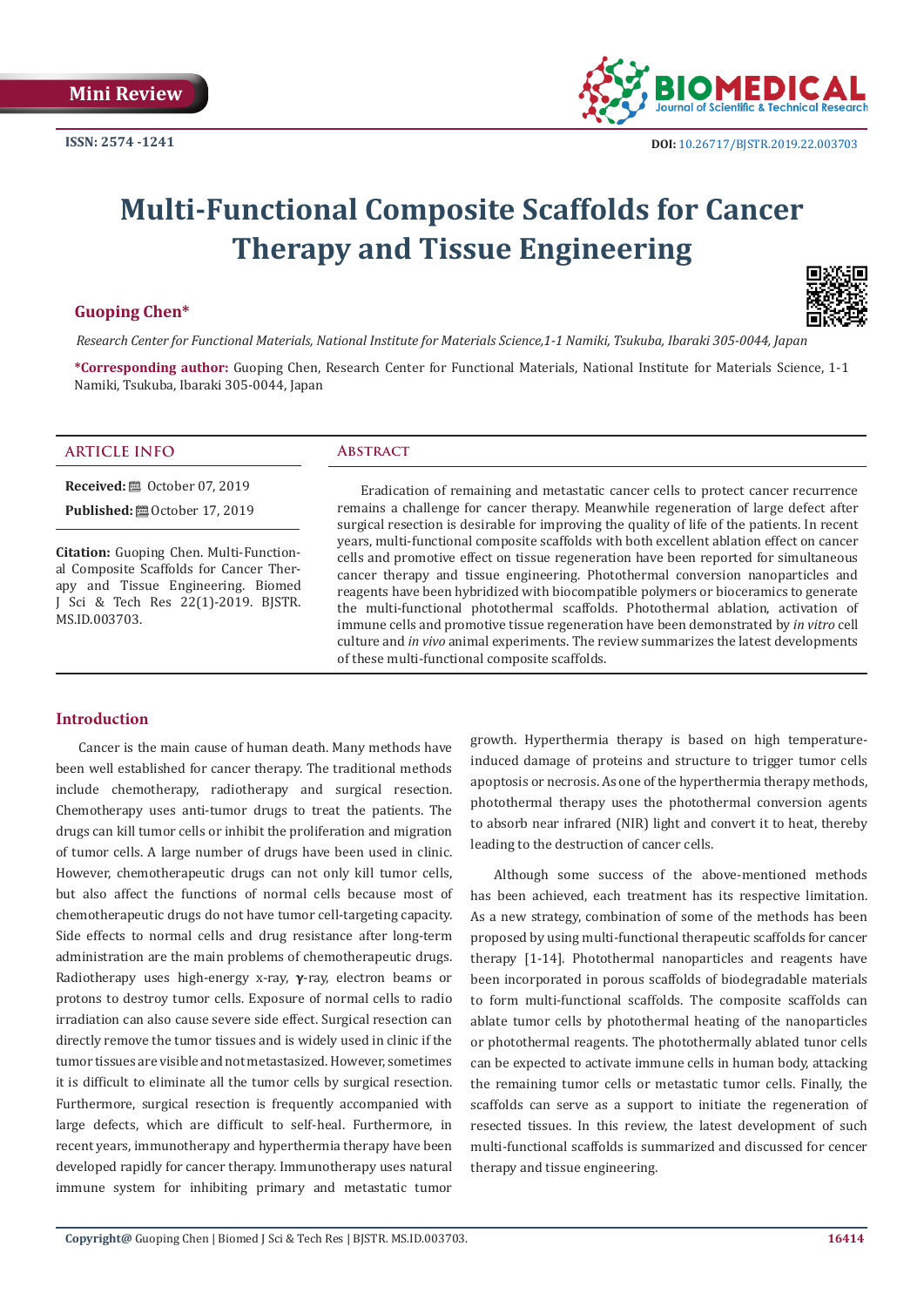# **Preparation of Composite Scaffolds and Application for Photothermal Tumor Ablation**

Hyperthermal reagents such as iron oxide nanopartciles, gold nanoperticles, carbon nanotubes, graphene, ceramic nanoparticles and polydopamine have been incorporated in biocompatible and biodegradable polymers and bioceramics to generate multifunctional scaffolds for hyperthermal cancer therapy and tissue engineering [1-12]. Composite porous scaffolds of iron oxide (Fe<sub>3</sub>O<sub>4</sub>) nanoparticles have been prepared by incorporating them into gelatin porous matrices [1]. The amount of Fe $_{3}$ O<sub>4</sub> nanoparticles can be adjusted by using different feed ratio of  $\text{Fe}_{\text{3}}\text{O}_{\text{4}}$  to gelatin solution. The  $Fe_{3}O_{4}/$ gelatin composite scaffolds have good potothermal conversion efficiency and the heating efficiency increases with the increase of Fe $_{3}^{{\rm o}}$ Q amount. Human cervical carcinoma cell line, HeLa cells, cultured in the  $Fe_{3}O_{4}/$ gelatin composite scaffolds can be effectively killed by NIR laser irradiation (805nm) and the killing efficiency increases with the amount of  $Fe_{3}O_{4}$ . To further improve targeting function, a mixture solution of poly-L-lysine (PLL) and gelatin is used for mixing with  $\text{Fe}_{3}\text{O}_{4}$ nanoparticle and folic acid (FA) molecules are conjugated to the amino groups in the scaffolds to prepare FA-functionalized Fe<sub>3</sub>O<sub>4</sub>/gelatin composite scaffolds [2].

Introduction of cancer cell recognition ligand of FA in the composite scaffolds provides the composite scaffolds with targeting capacity of FA receptor-positive tumor cells. The FAfunctionalized Fe<sub>3</sub>O<sub>4</sub>/gelatin composite scaffolds can efficiently capture tumor cells and kill the captured tumor cells by NIR laser irradiatio. In another report,  $Fe_{3}O_{4}$  nanoparticle and carboxylfunctionalized multi-walled carbon nanotubes (MWNTs) have been hybridized with gelatin and akermanite to prepare  $\mathrm{Fe_{3}O_{4}}$ /MWNTs/ gelatin/akermanite composite scaffolds [3]. The  $Fe_{3}O_{4}/$  MWNTs/ gelatin/ akermanite composite scaffolds show good photothermal conversion under NIR irradiation. Composite scaffolds of magnetic  $SrFe_{12}O_{10}$  nanoparticles, mesoporous bioglass and chitosan have also been prepared and the composite scaffolds show effective ablation of osteosarcoma by NIR irradiation and promotion on bone tissue regeneration [4].

Gold nanorods (AuNRs) and gold nanostars (AuNSs) with different sizes have been hybridized with gelatin to generate gold nanoparticles/gelatin composite porous scaffolds [5]. The sizes of the three types of AuNRs are 35.0 ×20.4, 65.9 ×13.2 and 117.1 × 27.4 nm in length × width. The sizes of the three types of AuNSs are 37.0, 66.6 and 115.1 nm. All the AuNRs/gelatin and AuNSs/gelatin composite scaffolds show good photothermal conversion efficiency and ablation effect on tumor cells under NIR laser irradiation. When all the six types of gold nanoparticles/gelatin composite scaffolds are compared, the AuNRs/gelatin composite scaffolds prepared with AuNRs having a size of 65.9 ×13.2 nm (defined as AuNRs65/ gelatin composite scaffolds) show the highest photothermal conversion efficiency. The AuNRs65/gelatin composite scaffolds also show excellent ablation of breast tumor cells when breast

tumor cells are cultured in the scaffolds and irradiated with NIR laser. Animal experiment by using mouse subcutaneous model, the *in vivo* ablation capacity of the AuNRs65/gelatin composite scaffolds has been confirmed [6]. AuNRs have also been hybridized with bioactive glass nanofibers to prepare composite scaffolds for localized photothermal ablation and tissue regeneration [7].

Polydopamine (PDA) has been hybridized with dopaminemodified alginate to form PDA/alginate composite scaffolds by 3D printing [8]. The PDA/alginate composite scaffolds show effective ablation on breast tumor cells cultured in the composite scaffolds *in vitro* under NIR irradiation. Further *in vivo* subcutaneous implantation in mouse tumor sites demonstrates the photothermal ablation of tumor cells and prevention of local recurrence of the tumor. To prevent bone tumor recurrence and induce bone defect repairing, PDA has been hybridized with  $Ca_7Si_2P_2O_{16}$  bioceramics (BC) to prepare PD/BC composite scaffolds by coating a uniformly self-assembled Ca-P/PD nanolayer on the pore surfaces of BC scaffolds [9]. The PD/BC composite scaffolds can kill osteosarcoma cells and breast tumor cells under NIR irradiation. The tumor killing effect of the PD/BC composite scaffolds is also demonstrated by *in vivo* subcutaneous implantation of the composite scaffolds in tumor-carrying nude mouse.

 $\rm CaCuSi_4O_{10}$  nanoparticles have been coated on electrospun fibers of poly(ε-caprolactone) and poly (D,L-lactic acid) (PP) to prepare  $CaCuSi<sub>4</sub>O<sub>10</sub>$  nanoparticles/PP composite scaffolds [10]. B16F10 skin melanoma cells cultured in the  $\text{CaCuSi}_4\text{O}_{10}$  nanoparticles/ PP composite scaffolds are photothermally ablated by NIR laser irradiation due to their good photothermal performance. The photothermal ablation effect is also confirmed by using B16F10 tumor-bearing mouse. Composite scaffolds of nano-hydroxyapatite and reduced graphene oxide sheets [11], CuFeSe $_2$  nanocrystals and bioactive glass [12] have also been reported for the multi-functional applications. The advantages of these composite scaffolds for photothermal therapy are their holding capacity of a large amount of nanoparticles in the implantation site and repeated heating under NIR irradiation. When tumor cells migrate into the composite porous scaffolds, the tumor cells can be captured by the porous structures or the targeting ligand and then effectively killed by NIR irradiation.

#### **Activation of Immune Cells by Composite Scaffolds**

The photothermal composite scaffolds can not only be used to ablate primary tumor cells at the implantation sites but also be expected to activate immune cells to attack metastatic tumor cells. When the primary tumor cells are photothermally abalated by NIR laser irradiation, the ablated cells are remained in the composite scaffolds that can directly or indirectly interact with immune cells and provide various tumor-related antigens to activate immune cells. To demonstrate the capacity of photothermally ablated tumors on activation of immune cells, mouse mammary tumor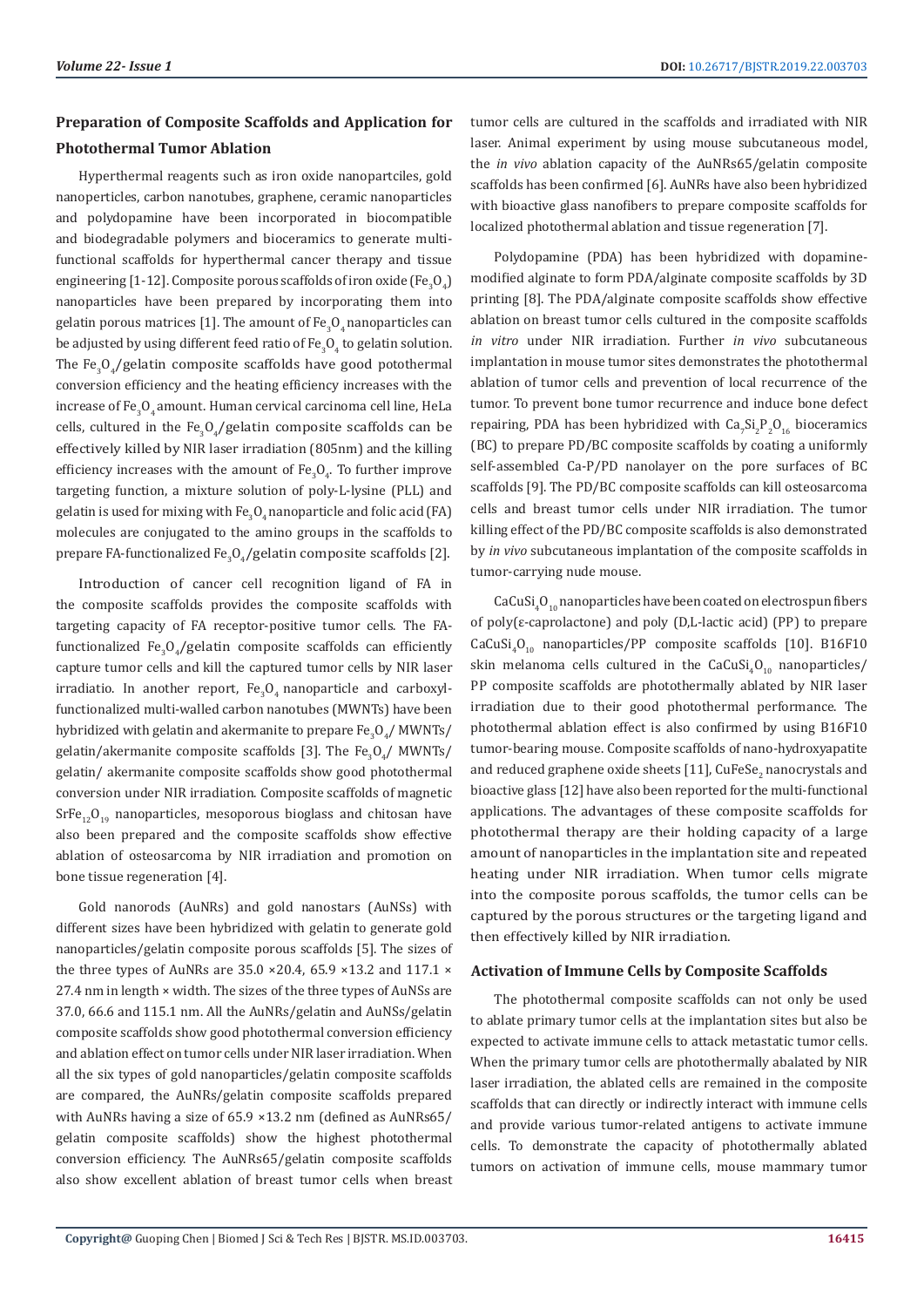cells are photothermally ablated by AuNRs under NIR irradiation and then co-cultured with mouse bone marrow-derived immature dendritic cells (DCs), a typical type of immune cells [13]. Secretion of humoral immunity markers of IL-6, IL-12 and IL-1β and cellular immunity marker of TNF- $\alpha$  is promoted during the co-culture, suggesting activation of immature DCs. Moreover, when DCs are cocultured with photothermally ablated tumor cells in the AuNRs65/ gelatin composite scaffolds, they express high levels of IL-6, IL-10, IL-1β and TNF-α [14]. The photothermally ablated tumor cells in the composite scaffolds can stimulate immature DCs for production of multiple cytokines for triggering of immune responses.

#### **Application Tissue Engineering**

Another function of the composite scaffolds for tissue engineering application has been demonstrated by *in vitro* cell culture and *in vivo* animal experiments. Culture of G292 osteoblastic in the  $\text{Fe}_3\text{O}_4/\text{}$ MWNTs/gelatin/akermanite composite scaffolds demonstrates the biocompatibility of the composite scaffolds [3]. When human bone marrow-derived mesenchymal stem cells (hMSCs) are cultured in the AuNRs65/gelatin composite scaffolds, the cells adhere and spread well in the scaffolds [6]. The hMSCs cultured in the composite scaffolds proliferate and show adipogenic differentiation. The results indicate that the AuNRs65/gelatin composite scaffolds support adipogenic differentiation of hMSCs and may be useful for adipose tissue engineering [6]. Both gold nanopartciles and gelatin porous scaffolds have shown promotive effects on differentiation of hMSCs for tissue engineering applications [15-19]. Incorporation of calcium phosphate nanoparticles can further promote osteogenic differentiation of hMSCs [20].

The PDA/alginate composite scaffolds have promotive effect on proliferation of human breast epithelial cells when the cells are cultured in composite scaffolds [8]. The PD/BC composite scaffolds support adhesion and proliferation of human osteoblast-like cells and human bone marrow stromal cells during *in vitro* cell culture [9]. *In vivo* implantation of the PD/BC composite scaffolds in critical-sized femoral defects of rabbits shows the promotive effect of the composite scaffolds on bone tissue regeneration [9]. The  $CaCuSi<sub>4</sub>O<sub>10</sub>$  nanoparticles/PP composite scaffolds have promotive effect on healing of tumor surgery-related wounds and chronic wounds [10]. Local release of  $Cu^{2+}$  and  $SiO^{4-}$  ions from the coated  $\text{CaCuSi}_4\text{O}_{10}$  nanoparticles are considered to promote angiogenesis and therefore accelerate would healing [10]. The promotive effects of these composite scaffolds have been confirmed by *in vitro* cell adhesion, proliferation and differentiation and by *in vivo* tissue regenration. The composite scaffolds can interact with somatic cells or stem cells to induce activation of signal transduction pathways through released ions or adhered proteins, resulting in the regeneration of defect tissues.

## **Conclusion**

Composite scaffolds of photothermal reagents and biocompatible materials have been designed and prepared for cancer therapy. The composite scaffolds have multi-functions to photothermally

ablate tumor cells, activate immune cells and promote tissue regeneration. The composite scaffolds will provide useful platform for simultaneous cancer therapy and tissue engineering.

#### **Acknowledgment**

This research is supported by JSPS KAKENHI Grant Number 19H04475.

#### **References**

- 1. [Zhang J, Li J, Chen S, Kawazoe N, Chen G \(2016\) Preparation of gelatin/](https://pubs.rsc.org/en/content/articlelanding/2016/tb/c6tb01543c) Fe<sub>3</sub>O<sub>4</sub> [composite scaffolds for enhanced and repeatable cancer cell](https://pubs.rsc.org/en/content/articlelanding/2016/tb/c6tb01543c) [ablation. Journal of Materials Chemistry B 4\(34\): 5664-5672.](https://pubs.rsc.org/en/content/articlelanding/2016/tb/c6tb01543c)
- 2. [Zhang J, Li J, Wang X, Kawazoe N, Chen G \(2017\) Targeting ligand](https://www.ncbi.nlm.nih.gov/pubmed/28994425)[functionalized photothermal scaffolds for cancer cell capture and in situ](https://www.ncbi.nlm.nih.gov/pubmed/28994425) [ablation. Biomaterials Science 5\(11\): 2276-2284.](https://www.ncbi.nlm.nih.gov/pubmed/28994425)
- 3. [Saber Samandari S, Mohammadi Aghdam M, Saber Samandari S \(2019\)](https://europepmc.org/abstract/med/31351955) [A novel magnetic bifunctional nanocomposite scaffold for photothermal](https://europepmc.org/abstract/med/31351955) [therapy and tissue engineering. International Journal of Biological](https://europepmc.org/abstract/med/31351955) [Macromolecules 138: 810-818.](https://europepmc.org/abstract/med/31351955)
- 4. [Lu JW, Yang F, Ke QF, Xie XT, Guo YP \(2018\) Magnetic nanoparticles](https://www.ncbi.nlm.nih.gov/pubmed/29339189) [modified-porous scaffolds for bone regeneration and photothermal](https://www.ncbi.nlm.nih.gov/pubmed/29339189) [therapy against tumors. Nanomedicine 14\(3\): 811-822.](https://www.ncbi.nlm.nih.gov/pubmed/29339189)
- 5. Zhang J, Li J, Kawazoe N, Chen G (2017) Composite scaffolds of gelatin and gold nanoparticles with tunable size and shape for photothermal cancer therapy. Journal of Materials Chemistry B 5(2): 245-253.
- 6. Wang X, Zhang J, Li J, Chen Y, Chen Y, et al. (2018) Bifunctional scaffolds for the photothermal therapy of breast tumor cells and adipose tissue regeneration. Journal of Materials Chemistry B 6(46): 7728-7736.
- 7. [Wang G, Wu X, Cen D, He H, Fu Y, et al. \(2018\) A Bifunctional Scaffold for](https://www.researchgate.net/publication/325627166_A_Bifunctional_Scaffold_for_Tissue_Regeneration_and_Photothermal_Therapy) [Tissue Regeneration and Photothermal Therapy. Journal of Biomedical](https://www.researchgate.net/publication/325627166_A_Bifunctional_Scaffold_for_Tissue_Regeneration_and_Photothermal_Therapy) [Nanotechnology 14\(4\): 698-706.](https://www.researchgate.net/publication/325627166_A_Bifunctional_Scaffold_for_Tissue_Regeneration_and_Photothermal_Therapy)
- 8. [Luo Y, Wei X, Wan Y, Lin X, Wang Z, et al. \(2019\) 3D printing of hydrogel](https://www.ncbi.nlm.nih.gov/pubmed/31108260) [scaffolds for future application in photothermal therapy of breast cancer](https://www.ncbi.nlm.nih.gov/pubmed/31108260) [and tissue repair. Acta Biomaterialia 92: 37-47.](https://www.ncbi.nlm.nih.gov/pubmed/31108260)
- 9. [Ma H, Luo J, Sun Z, Xia L, Shi M, et al. \(2016\) 3D printing of biomaterials](https://www.ncbi.nlm.nih.gov/pubmed/27728813) [with mussel-inspired nanostructures for tumor therapy and tissue](https://www.ncbi.nlm.nih.gov/pubmed/27728813) [regeneration. Biomaterials 111: 138-148.](https://www.ncbi.nlm.nih.gov/pubmed/27728813)
- 10. [Yu Q, Han Y, Tian T, Zhou Q, Yi Z, et al. \(2019\) Chinese sesame stick](https://www.ncbi.nlm.nih.gov/pubmed/30572284)[inspired nano-fibrous scaffolds for tumor therapy and skin tissue](https://www.ncbi.nlm.nih.gov/pubmed/30572284) [reconstruction. Biomaterials 194: 25-35.](https://www.ncbi.nlm.nih.gov/pubmed/30572284)
- 11. [Li D, Nie W, Chen L, Mc Coul D, Liu D, et al. \(2018\) Self-assembled](https://www.ncbi.nlm.nih.gov/pubmed/30305209) [hydroxyapatite-graphene scaffold for photothermal cancer therapy](https://www.ncbi.nlm.nih.gov/pubmed/30305209) [and bone regeneration. Journal of Biomedical Nanotechnology 14\(12\):](https://www.ncbi.nlm.nih.gov/pubmed/30305209) [2003-2017.](https://www.ncbi.nlm.nih.gov/pubmed/30305209)
- 12. [Dang W, Li T, Li B, Ma H, Zhai D, et al. \(2018\) A bifunctional scaffold](https://www.ncbi.nlm.nih.gov/pubmed/29407343) [with CuFeSe2 nanocrystals for tumor therapy and bone reconstruction.](https://www.ncbi.nlm.nih.gov/pubmed/29407343) [Biomaterials 160: 92-106.](https://www.ncbi.nlm.nih.gov/pubmed/29407343)
- 13. [Wang X, Li J, Kawazoe N, Chen G \(2019\) Photothermal ablation of cancer](https://www.ncbi.nlm.nih.gov/pubmed/30583459) [cells by albumin-modified gold nanorods and activation of dendritic](https://www.ncbi.nlm.nih.gov/pubmed/30583459) [cells. Materials 12\(1\): 31.](https://www.ncbi.nlm.nih.gov/pubmed/30583459)
- 14. [Wang X, Kawazoe N, Chen G \(2019\) Interaction of Immune Cells and](https://www.ncbi.nlm.nih.gov/pubmed/31554195) [Tumor Cells in Gold Nanorod-Gelatin Composite Porous Scaffolds.](https://www.ncbi.nlm.nih.gov/pubmed/31554195) [Nanomaterials \(Basel\) 9\(10\): 1367.](https://www.ncbi.nlm.nih.gov/pubmed/31554195)
- 15. [Li J, Chen Y, Kawazoe N, Chen G \(2018\) Ligand density-dependent](https://link.springer.com/article/10.1007/s12274-017-1738-5) [influence of arginine-glycine-aspartate functionalized gold nanoparticles](https://link.springer.com/article/10.1007/s12274-017-1738-5) [on osteogenic and adipogenic differentiation of mesenchymal stem cells.](https://link.springer.com/article/10.1007/s12274-017-1738-5) [Nano Research. 11\(3\): 1247-1261.](https://link.springer.com/article/10.1007/s12274-017-1738-5)
- 16. [Li J, Ying Chen, Zhang J, Kawazoe N, Chen G \(2017\) TEMPO-conjugated](https://pubs.acs.org/doi/abs/10.1021/acsami.7b12486) [gold nanoparticles for reactive oxygen species scavenging and regulation](https://pubs.acs.org/doi/abs/10.1021/acsami.7b12486) [of stem cell differentiation. ACS Applied Materials & Interfaces 9\(41\):](https://pubs.acs.org/doi/abs/10.1021/acsami.7b12486) [35683-35692.](https://pubs.acs.org/doi/abs/10.1021/acsami.7b12486)